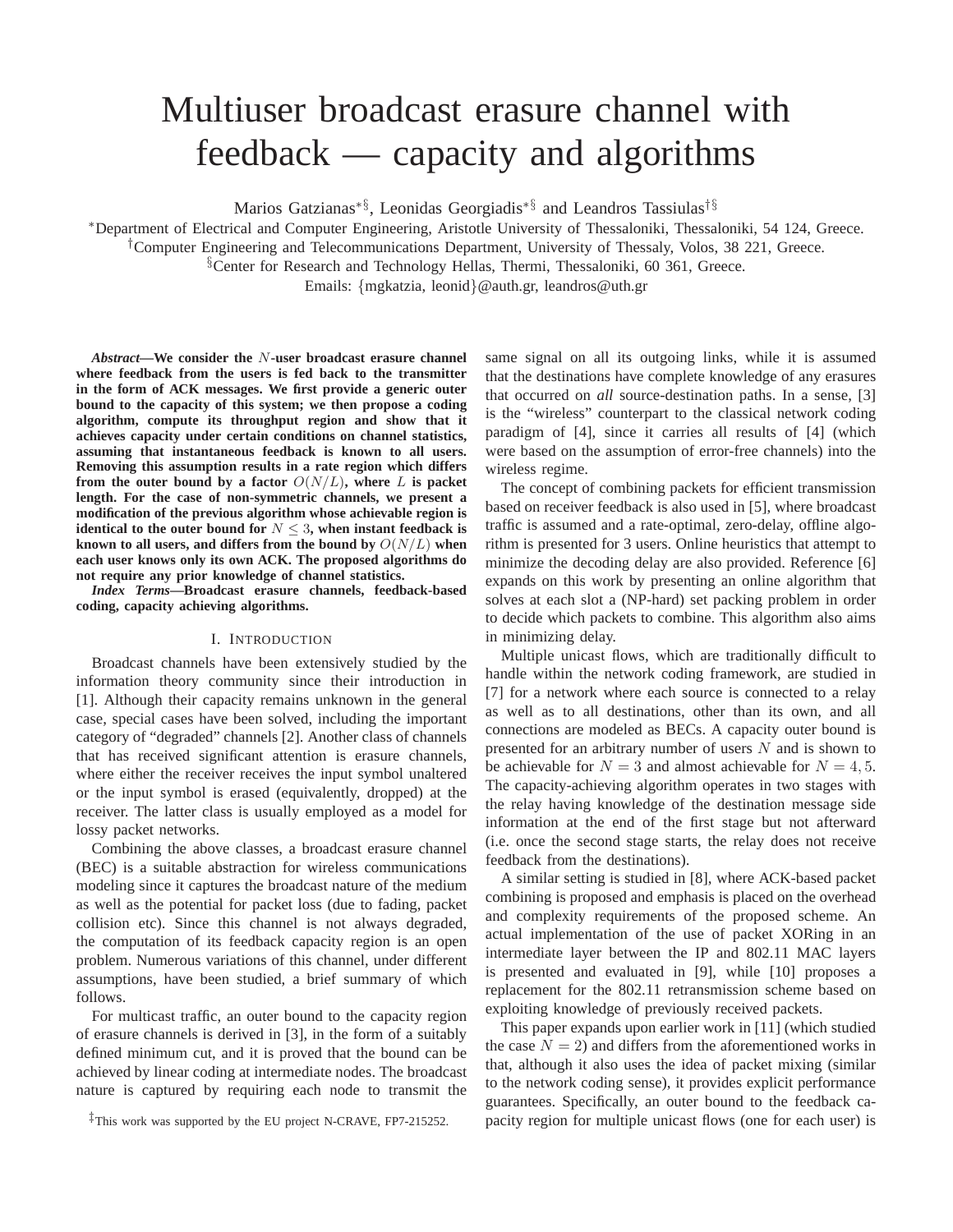computed and two online algorithms are presented that achieve this bound for the following settings, respectively: arbitrary N with channel statistics that satisfy a specific order relation (this includes the cases of symmetric and spatially independent channels with fairness constraints), and  $N = 3$  with arbitrary channel statistics.

The algorithms do not require any knowledge of channel parameters (such as erasure probabilities) or future events so that they can be applied to any BEC. They use receiver feedback to combine packets intended for different users into a single packet which is then transmitted. The combining scheme (i.e. choosing which packets to combine and how) relies on a set of virtual queues, maintained in the transmitter, which are updated based on per-slot available receiver ACK/NACKs. This queue-based coding concept has also been used in [12], albeit for broadcast traffic with stochastic arrivals where the stability region of the proposed algorithm becomes asymptotically optimal as the erasure probability goes to 0, whereas we consider systems with an arbitrarily fixed number of packets per unicast session where the capacity is achieved for arbitrary values of erasure probability.

We were recently informed that C. Wang has independently studied in [13] the same problem as appears here and proposed coding algorithms that achieve capacity under the same conditions as ours. Although the two works share common ideas (namely, introducing degraded channels to derive capacity outer bounds and performing packet coding based on receiver feedback), the proposed algorithms (including the procedures for handling overhead), as well as the methodology used for deriving their throughput regions, are quite different.

The paper is structured as follows. Section II describes the exact model under investigation and provides the necessary definitions in order to derive the capacity outer bound in Section III. The first coding algorithm is presented in Section IV, which also contains a discussion of the intuition behind the algorithm, its correctness and optimal performance under certain conditions. The incorporation of overhead and the corresponding reduction in the achievable region are also examined. A modification of the algorithm that achieves capacity for 3 users under arbitrary channel conditions is presented in Section V, while Section VI concludes the paper. Due to space restrictions, the proofs of all stated results are omitted and presented in [14] instead.

## II. SYSTEM MODEL AND DEFINITIONS

Consider a time slotted system where messages (packets) of length  $L$  bits are transmitted in each slot. We normalize to unity the actual time required to transmit a single bit so that the time interval  $[(l-1)L \, lL)$ , for  $l=1,2,\ldots$ , corresponds to slot l. The system consists of a single transmitter and a set  $\mathcal{N} \triangleq \{1, 2, ..., N\}$  of receivers, while there exists at the transmitter a distinct set  $\mathcal{K}_i$  of unicast packets destined for each user i. The channel is modeled as memoryless<sup>1</sup> broadcast erasure so that each broadcast packet is either received unaltered by a user or is dropped (i.e. the user does not receive it), in which case an erasure occurs for the user. This is equivalent to considering that the user receives the special symbol  $E$ , which is distinct from any transmitted symbol. Hence, each user knows whether an erasure has occurred or not by examining its received symbol.

Define  $Z_{i,l} \triangleq \mathbb{I}$  [user *i* receives E in slot *l*], where  $\mathbb{I}[\cdot]$  denotes an indicator function, and consider the random vector  $Z_l = (Z_{1,l}, Z_{2,l}, \ldots, Z_{N,l})$ . The sequence  $\{Z_l\}_{l=1}^{\infty}$  is assumed to consist of iid vectors (we denote with  $Z =$  $(Z_1, \ldots, Z_N)$  the random vector with distribution equal to that of  $\mathbf{Z}_l$ ), although, for a fixed slot, arbitrary correlation between erasures in different users is allowed. For any index set  $\mathcal{I} \subset \mathcal{N}$ , we define the probability that an erasure occurs to all users in  $\mathcal I$  as  $Pr(Z_i = 1, \forall i \in \mathcal I) \triangleq \varepsilon_{\mathcal I}$ , where, by convention, it holds  $\varepsilon_{\emptyset} = 1$ . For simplicity, we write  $\varepsilon_i$  instead of  $\varepsilon_{\{i\}}$  and assume  $\varepsilon_i < 1$  to avoid trivial cases.

According to the introduced notation, when the transmitter, at the beginning of slot  $l$ , broadcasts symbol  $X_l$ , each user *i* receives symbol  $Y_{i,l}$  given by  $Y_{i,l} = Z_{i,l}E + (1 - Z_{i,l})X_l$ , where we denote  $Y_l \triangleq (Y_{i,l})_{i \in \mathcal{N}}$ . At the end of each slot l, all users inform the transmitter whether the symbol was received or not, which is equivalent to each user  $i$  sending the value of  $Z_{i,l}$  through an error-free control channel. In informationtheoretic terms [15], the broadcast channel is described by the input alphabet X, the output alphabets  $\mathcal{Y}_1, \mathcal{Y}_2, \ldots, \mathcal{Y}_N$  for users  $1, 2, \ldots, N$ , respectively, and the probability transition function  $p(Y_i|X_i)$ . Due to the memoryless property, the transition probability function is independent of  $l$ , so that it can be written as  $p(Y|X)$ . In the rest of the paper, we set  $\mathcal{X} = \mathbb{F}_q$ , with  $\mathbb{F}_q$  a suitable field of size q, so that, by definition of erasure channel, it holds  $\mathcal{Y}_i = \mathcal{X} \cup \{E\}$  for all  $i \in \mathcal{N}$ .

We use the standard definitions of channel codes with feedback, probability of erroneous decoding and achievable rates from [15, Chap. 15], which we omit due to space restrictions. The following definition, introduced in [2], will also be useful in deriving the BEC capacity outer bound.

*Definition 1:* A broadcast, not necessarily erasure, channel  $(\mathcal{X},(\mathcal{Y}_i)_{i\in\mathcal{N}}, p(\mathbf{Y}|X))$  with receiver set N is physically degraded if there exists a permutation  $\pi$  on  $\mathcal N$  such that the sequence  $X \to Y_{\pi(1)} \to \ldots \to Y_{\pi(N)}$  forms a Markov chain. A generalization to  $N$  users of the 2-user proof in [16] provides the following result.

*Lemma 1:* Feedback does not increase the capacity region of a physically degraded broadcast channel.

We now have all necessary tools to compute the actual capacity outer bound.

## III. CAPACITY OUTER BOUND

The derivation of the capacity outer bound is based on a method similar to the approaches in [17]–[19]. We initially state a general result on the capacity of broadcast erasure channels *without feedback* [20].

*Lemma 2:* The capacity region (measured in information bits per transmitted symbol) of a broadcast erasure channel

<sup>&</sup>lt;sup>1</sup>the memoryless property assumption is necessary for keeping the analysis at a tractable level. In fact, Lemmas 2, 3, which form the starting point of this work, depend crucially on this assumption.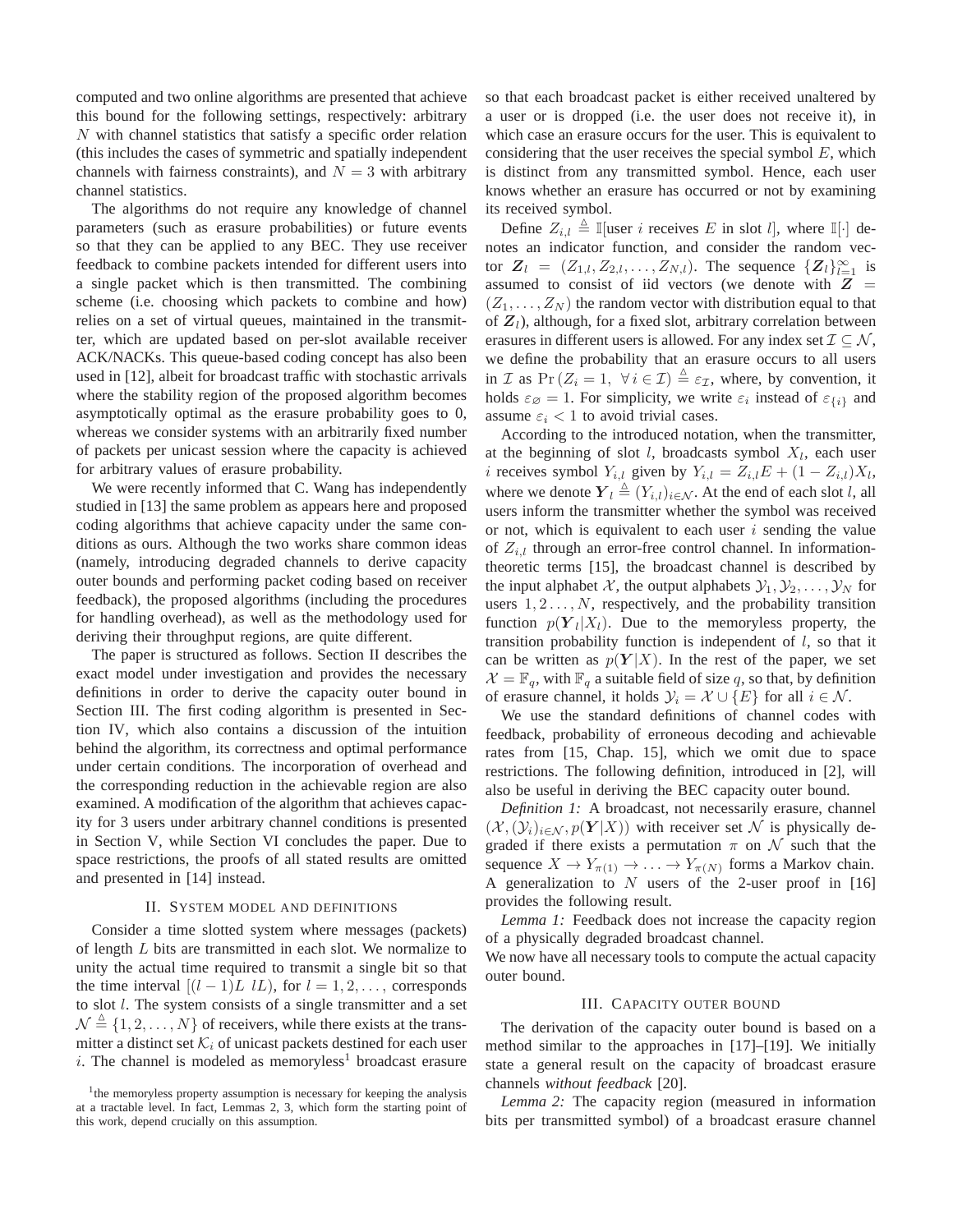with receiver set  $\mathcal N$  and no feedback is

$$
\mathcal{C}_{nf} = \left\{ \boldsymbol{R} \ge \boldsymbol{0} : \sum_{i \in \mathcal{N}} \frac{R_i}{1 - \varepsilon_i} \le L \right\},\tag{1}
$$

which implies that a simple timesharing, between the users, algorithm achieves capacity.

We denote with  $C$  the channel under consideration and, for an arbitrary permutation  $\pi$  on  $\mathcal{N}$ , introduce a new, hypothetical, broadcast channel  $\hat{C}_{\pi}$  with the same input/output alphabets as C and an erasure indicator function of  $\hat{Z}_{\pi(i),l}$  =  $\prod_{j=1}^{i} Z_{\pi(j),l}$ . In other words, a user  $\pi(i)$  in  $\hat{C}_{\pi}$  erases a symbol if and only if all users  $\pi(j)$ , with  $j \leq i$ , erase the symbol in channel C. This occurs with probability  $\hat{\varepsilon}_{\pi(i)} \triangleq \varepsilon_{\cup_{j=1}^{i} {\{\pi(j)\}}}.$ The following two results are proved in [14].

*Lemma 3:* Channel  $\hat{C}_{\pi}$  is physically degraded.

*Lemma 4:* Denote with  $\mathcal{C}_f$ ,  $\hat{\mathcal{C}}_{\pi,f}$  the feedback capacity regions of channels C,  $\hat{C}_{\pi}$ , respectively. It holds  $\mathcal{C}_f \subseteq \hat{\mathcal{C}}_{\pi,f}$ .

Notice that Lemma 4 already provides an outer bound to  $C_f$ . In order to derive this bound, we note that the previous results imply that the feedback capacity region of the physically degraded channel  $\hat{C}_{\pi}$  is identical, due to Lemma 1, to the capacity region of  $\hat{C}_{\pi}$  without feedback. The latter is described, in general form, in Lemma 2 whence we deduce the following result.

*Lemma 5:* The feedback capacity region of  $\hat{C}_{\pi}$  is given by

$$
\hat{\mathcal{C}}_{\pi,f} = \left\{ \boldsymbol{R} \ge \boldsymbol{0} : \sum_{i \in \mathcal{N}} \frac{R_{\pi(i)}}{1 - \hat{\varepsilon}_{\pi(i)}} \le L \right\}.
$$
 (2)

The above analysis was based on a particular permutation  $\pi$ . Considering all N! permutations on N provides a tighter general outer bound.

*Theorem 1:* Denote with  $P$  the set of all possible permutations on N. It then holds  $C_f \subseteq \mathcal{C}^{out} \triangleq \bigcap_{\pi \in \mathcal{P}} \hat{C}_{\pi, f}$ .

## IV. CODING ALGORITHM

In this section, we present a coding algorithm named CODE1, show its correctness, characterize its throughput region and provide conditions under which it achieves capacity. It turns out that CODE1 achieves capacity for the following special cases, among others:

- symmetric channels, i.e. channels which satisfy the condition  $\varepsilon_{\mathcal{I}} = \varepsilon_{\mathcal{J}}$  whenever  $|\mathcal{I}| = |\mathcal{J}|$ , for any  $\mathcal{I}, \mathcal{J} \subseteq \mathcal{N}$ .
- spatially independent channels (i.e.  $\varepsilon_{\mathcal{I}} = \prod_{i \in \mathcal{I}} \varepsilon_i$  for all  $\mathcal{I} \subseteq \mathcal{N}$  with one-sided fairness constraints. The latter notion, which appears in [13], is defined as follows: a rate  $\mathbf{R} = (R_1, \ldots, R_N)$  is one-sided fair iff it holds  $\epsilon_i R_i \geq \epsilon_j R_j$  for all  $i < j$ . Denoting with  $\mathcal{R}_{fair}$  the set of one-sided fair rates, we are searching for algorithms that achieve a rate region of  $\mathcal{C}^{out} \cap \mathcal{R}_{fair}$ .

It should be mentioned that the proposed algorithms in [13] also achieve capacity for both of the above settings.

In the following, we assume that each user knows the size  $|K_i|$  of all sessions and instant feedback is available to all users. The first assumption can be easily satisfied in practice while the second one will be removed in a later section.

Before the algorithm's description, a brief discussion of its underlying rationale will be useful. Since each user  $i$ must decode exactly  $|\mathcal{K}_i|$  packets, one way of achieving this is by sending linear combinations, over the field  $\mathbb{F}_q$ , of appropriate packets so that user  $i$  eventually receives  $|\mathcal{K}_i|$  linearly independent combinations of the packets in  $\mathcal{K}_i$ . Specifically, all packets in  $\mathcal{K}_i$  are viewed as elements of  $\mathbb{F}_q$ , while each transmitted symbol (or packet)  $s$  has the form  $s = \sum_{p \in \bigcup_{i \in \mathcal{N}} \mathcal{K}_i} a_s(p)p$ , where  $a_s(p)$  are suitable coefficients in  $\mathbb{F}_q$ . If the symbol s can also be written as

$$
s = \sum_{p \in \mathcal{K}_i} b_s(p)p + c_s,
$$
 (3)

where  $\mathbf{b}_s \triangleq (b_s(p), p \in \mathcal{K}_i)$ ,  $c_s$  are known to user i, then s is considered to be a "token" for  $i$ . Additionally, if  $s$  is received by *i* and the  $b_s$  coefficients of *s*, along with the  $b_{s'}$  coefficients of all previously received (by  $i$ ) tokens  $s'$ , form a linearly independent set of vectors over  $\mathbb{F}_q$ , then s is considered to be an "innovative token" for  $i$ . In words, an innovative token for  $i$  is any packet s that allows  $i$  to effectively construct a new equation (with the packets in  $\mathcal{K}_i$  as unknowns, since  $b_s$ ,  $c_s$ are known), that is linearly independent w.r.t. all previously constructed equations by i. Hence, each user i must receive  $|K_i|$  innovative tokens in order to decode its packets. Note that it is quite possible, and actually very desirable, for the same packet to be a token (better yet, an innovative token) for multiple users.

In order to avoid inefficiency and, hopefully, achieve the outer bound of Section III, it is crucial that, under certain circumstances, a symbol (i.e. a linear combination of packets) that is erased by some users, but is received by at least one other user, is stored in an appropriate queue so that it can be combined in the future with other erased symbols to provide tokens for multiple users (and thus compensate for the loss). The crux of the algorithm is in the careful bookkeeping required to handle these cases.

#### *A. Description of algorithm* CODE1

For the reader's convenience, algorithm CODE1 is succinctly presented in pseudocode in Fig. 1. Specifically, the transmitter maintains a network of virtual queues  $Q_{\mathcal{S}}$ , indexed by the non-empty subsets  $S$  of  $N$  (see Fig. 2 for an illustration for 4 users). The queues are initialized with the unicast packets as follows:  $Q_{\mathcal{S}} = \mathcal{K}_i$  if  $\mathcal{S} = \{i\}$ , otherwise  $Q_{\mathcal{S}} = \emptyset$ . Additionally, with each queue  $Q_{\mathcal{S}}$ , indices  $T_{\mathcal{S}}^{i}$  are maintained for all  $i \in S$  and are initialized as:  $T_S^i = |\mathcal{K}_i|$  if  $S = \{i\},$ otherwise  $T_{\mathcal{S}}^i = 0$ .

It will become apparent from the algorithm's description that index  $T_S^i$  represents the number of *innovative* tokens (i.e. packets of the form in  $(3)$ ) that user i must receive successfully from  $Q_{\mathcal{S}}$  in order to decode its packets<sup>2</sup> (due to the performed initialization, this statement is trivially true

<sup>&</sup>lt;sup>2</sup>the transmitted combination of packets from  $Q_{\mathcal{S}}$  can never become a token for any user  $i \in \mathcal{N} - \mathcal{S}$ , so that the transmitter does not need to maintain indices for them.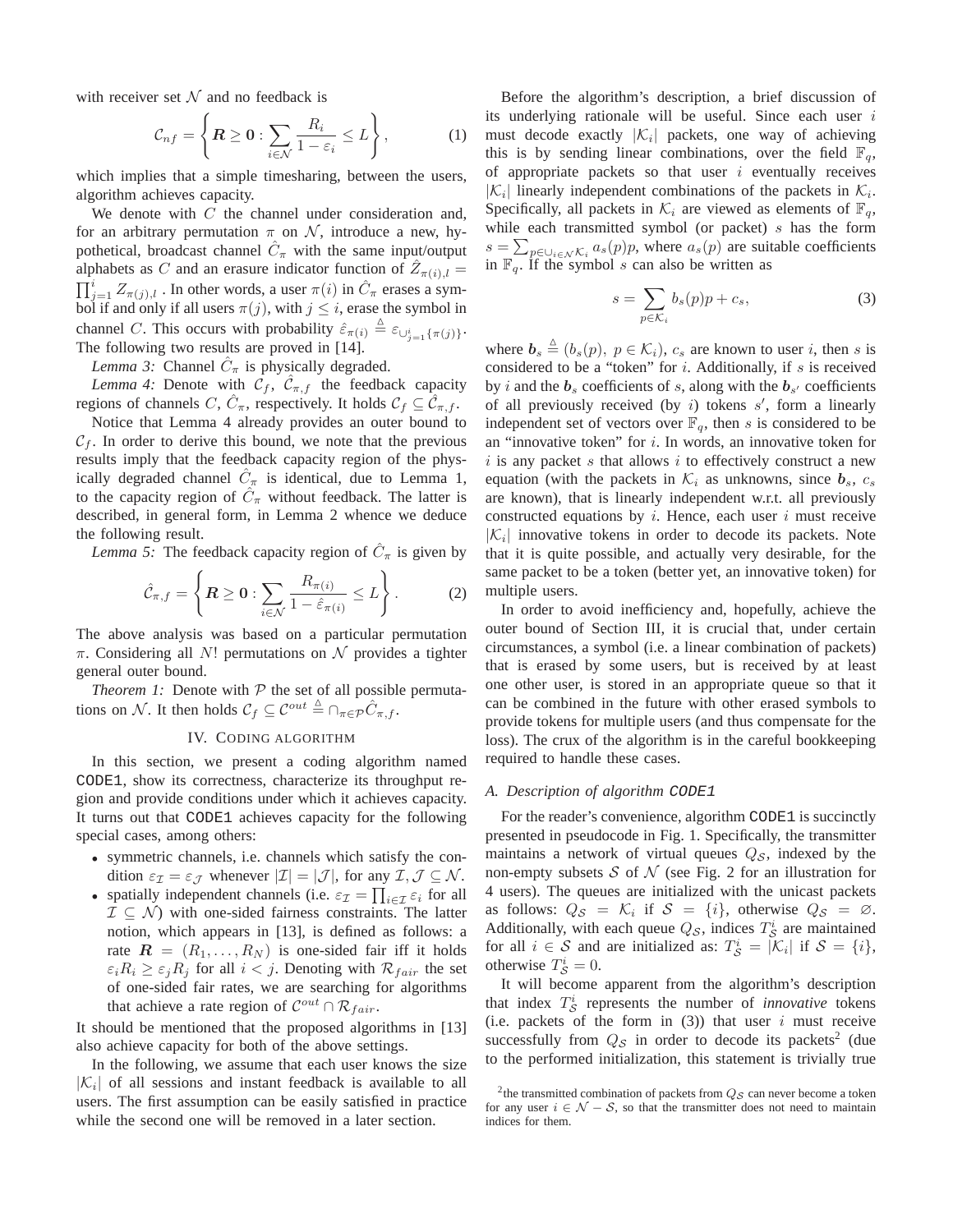### **Algorithm** CODE1

1: initialize  $Q_{\mathcal{S}}$ ,  $T_{\mathcal{S}}^i$  for all  $\mathcal{S} \subseteq \mathcal{N}$  and  $i \in \mathcal{S}$ ; 2: **for**  $phase \leftarrow 1, \ldots, N$  **do** 3: **for all**  $Q_{\mathcal{S}} \in \mathcal{Q}_n$  **do**  $\triangleright$  arbitrary order in  $\mathcal{Q}_n$ 4: **while**  $(T_S^i > 0$  for at least one  $i \in S$ ) **do** 5: compute suitable coefficients  $(a_s(p), p \in Q_S)$ ; 6: transmit packet  $s = \sum_{p \in Q_S} a_s(p)p;$ 7: apply ACTFB1 based on feedback for s; 8: **end while** 9: **end for** 10: **end for**

Fig. 1. Pseudocode for algorithm CODE1.

for all S with  $|S| = 1$ ). These indices are dynamically updated during the algorithm's execution based on the received feedback, as will be explained soon. Finally, each receiver  $i \in \mathcal{N}$  maintains its own set of queues  $R_S^i$ , for all non-empty  $S \subseteq \mathcal{N}$  with  $i \in \mathcal{S}$ , where it stores the innovative tokens it receives from  $Q_{\mathcal{S}}$ . We assume for now that all users know which queue the packet they receive comes from. All queues  $R_{\mathcal{S}}^{i}$  are initially empty.

Denote with  $Q_n$  the set of all queues  $Q_S$  with  $|S| = n$ . The algorithm operates in  $N$  phases so that in phase  $n$ , with  $1 \leq n \leq N$ , only transmissions of linear combinations of packets in one of the queues in  $\mathcal{Q}_n$  occur. Specifically, at phase *n*, the transmitter orders the set  $\mathcal{Q}_n$  according to a predetermined rule, known to all users (say, according to lexicographic order, which corresponds to the top-to-bottom ordering shown in Fig. 2). The transmitter then examines the first (according to this order) queue  $Q_{\mathcal{S}}$  and transmits a symbol (or packet) s that is a linear combination of all packets in  $Q_{\mathcal{S}}$ , i.e.  $s = \sum_{p \in Q_{\mathcal{S}}} a_s(p)p$ . We slightly abuse parlance and say that "s is transmitted from  $Q_S$ ", although it is clear that s is not actually stored in  $Q_{\mathcal{S}}$ . The coefficients  $a_s(p) \in \mathbb{F}_q$ can be produced either via a pseudo-random number generator or through structured codes. The exact generation method for  $a_s(p)$  is unimportant as long as the following requirements are met:

- the generation procedure is known to all users, so that they can always reproduce the values of  $a_s(p)$  even whey they don't receive packet s. This implies that the receivers must also know the size of all queues  $Q_{\mathcal{S}}, \mathcal{S} \subseteq \mathcal{N}$ , at all times.
- the set of coefficient vectors  $(a_s(p) : p \in Q_S)$ , for all packets (i.e. linear combinations) s transmitted from  $Q_{\mathcal{S}}$ , is a linearly independent set of vectors over  $\mathbb{F}_q$ .

If the coefficients  $a_s(p)$  are randomly generated, the generation procedure can be augmented, for robustness purposes, with a subroutine that checks whether the linear independence condition is indeed true and (if false) creates a new set of coefficients until the condition becomes true. This augmented algorithm implies *zero* probability of erroneous decoding, albeit at increased computational cost (due to the additional



Fig. 2. Transmitter virtual queues required for 4 users and some possible index transitions.

checking routine). If the computational cost becomes excessive, the second condition can be relaxed so that it is satisfied with probability arbitrarily close to 1, for sufficiently large field size  $q$ , which leads to a non-zero (but arbitrarily small) probability of error.

Depending on the received feedback for the packet s transmitted from queue  $Q_{\mathcal{S}}$ , the following steps, collectively referred to as ACTFB1, are taken (all 4 cases must be examined)

- 1) if no user in  $N$  receives s, it is retransmitted.
- 2) for each user  $i \in S$  that receives s and satisfies  $T_S^i > 0$ , s is added to queue  $R_S^i$  and  $T_S^i$  is decreased by 1.
- 3) if s has been erased by at least one user  $i \in S$  and has been received by *all* users in some set  $\mathcal{G}$ , with  $\emptyset \neq \mathcal{G} \subset$  $N - S$ , the following 2 steps are performed
	- packet s is added to queue  $Q_{S\cup G}$  (no packets are removed from  $Q_{\mathcal{S}}$ ).
	- for each user  $i \in S$  that erased s and satisfies  $T_S^i$  > 0,  $T_S^i$  is reduced by 1 and  $T_{S \cup G}^i$  is increased by 1.
- 4) if the set  $G$  of users that receive s is a subset of S such that  $T_{\mathcal{G}}^i = 0$  for all  $i \in \mathcal{G}$ , s is retransmitted.

Fig. 2 presents the allowable index transitions from queues  $Q_{\{1\}}, Q_{\{1,3\}}$  that occur in step 3 of ACTFB1 (the other transitions are not shown to avoid graphical clutter; dashed lines correspond to step 2 of ACTFB1). Transmission of linear combinations of packets from  $Q_{\mathcal{S}}$  continues for as long as there exists at least one  $i \in S$  with  $T_S^i > 0$ . When it holds  $T_{\mathcal{S}}^i = 0$  for all  $i \in \mathcal{S}$ , the transmitter moves to the next queue  $Q_{\mathcal{S}}$  in the ordering of  $\mathcal{Q}_n$  and repeats the above procedure until it has visited all queues in  $\mathcal{Q}_n$ . When this occurs, phase n is complete and the algorithm moves to phase  $n+1$ . CODE1 terminates at the end of phase N.

#### *B. Properties and correctness of* CODE1

The second statement in the following Lemma, which is rigorously proved in [14] although it can be intuitively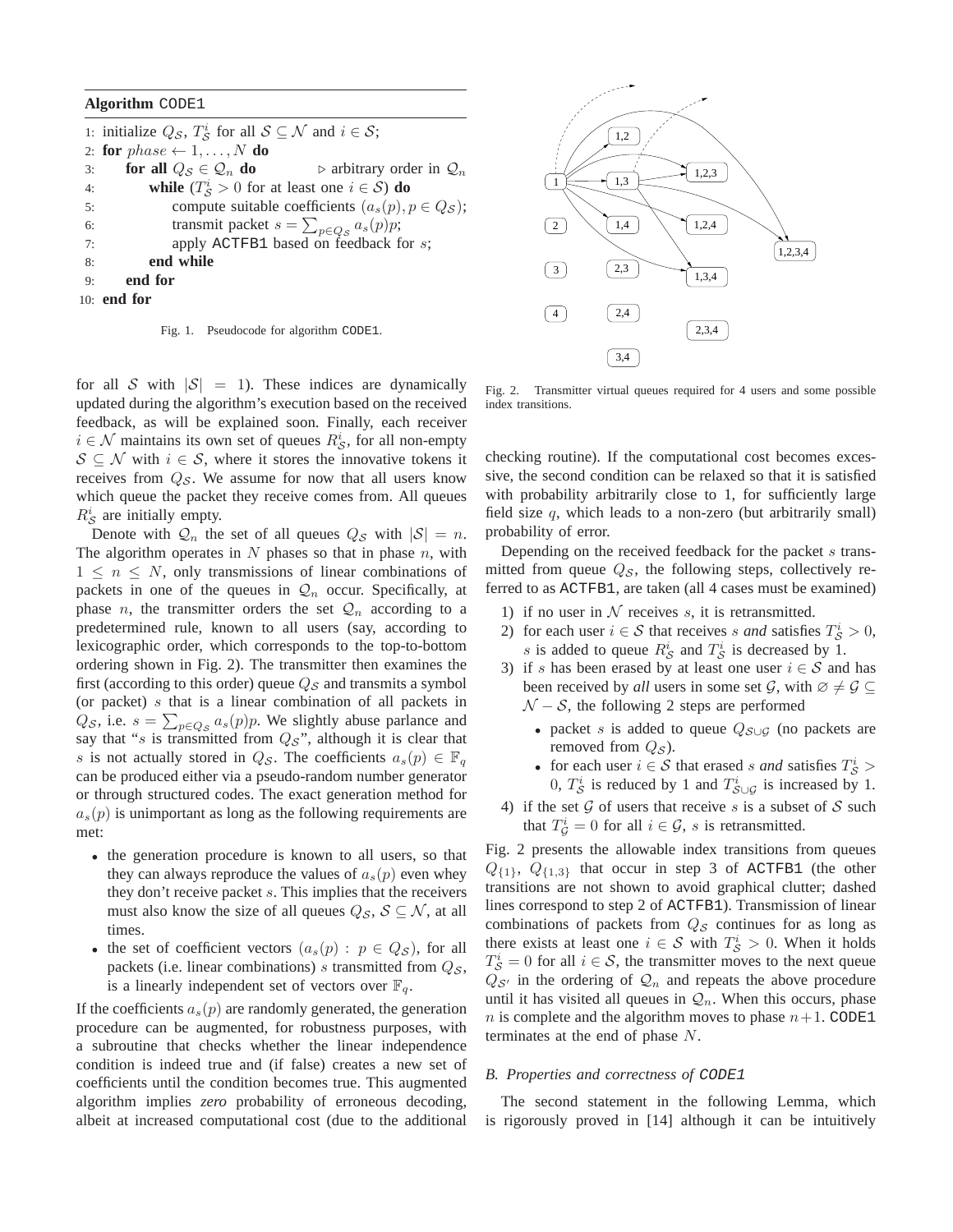ascertained through induction on  $|S|$ , is the crucial property of CODE1 and follows from its construction.

*Lemma 6:* Any packet s that is stored in queue  $Q_{\mathcal{S}}$  with  $|S| \ge 2$  is a linear combination of all packets in queue  $Q_{\mathcal{I}_s}$ , for some non-empty  $\mathcal{I}_s \subset \mathcal{S}$ , that has been received by *exactly* all users in  $S - \mathcal{I}_s$ . Hence, any packet in queue  $Q_S$  is a token for all  $i \in S$  (and only these  $i \in S$ ), and there exist coefficients  $a_s(p)$  such that the linear combination of all packets in  $Q_{\mathcal{S}}$  is an innovative token for all  $i \in S$  with  $T_S^i > 0$ .

The above Lemma gives a very intuitive explanation to the algorithm's operation. Specifically, step 2 of ACTFB1 is equivalent to saying that whenever user  $i$  receives a useful token (meaning that  $T_S^i > 0$  so that there remain innovative tokens to receive) from  $Q_{\mathcal{S}}$ , this (innovative) token should be added to  $R_S^i$ . If this is not the case and there exist users, comprising set  $\mathcal{G} \subseteq \mathcal{N} - \mathcal{S}$ , who receive this packet (step 3), then the packet has become a token for users in  $S \cup G$  and should be placed in queue  $Q_{\mathcal{S}\cup\mathcal{G}}$ . This allows the token to be simultaneously received by multiple users in the future and thus compensate for the current loss. Additionally, since user  $i$ can now recover this token more efficiently from  $Q_{S\cup G}$  instead of  $Q_{\mathcal{S}}$ , the indices  $T_{\mathcal{S}}^i$ ,  $T_{\mathcal{S}\cup\mathcal{G}}^i$  should be modified accordingly to account for the token transition. Step 4 of ACTFB1 merely states that the packet is retransmitted when it is only received by users who have already recovered all tokens intended for them.

Finally, since for any slot t that some  $T_S^i$  is reduced by 1, either some other  $T_{\mathcal{S}\cup\mathcal{G}}^{i}$  is increased by 1 or (exclusive or) some packet is added to queue  $R^i_{\mathcal{S}}$ , it follows that the quantity  $\sum_{\mathcal{S}:i\in\mathcal{S}}|R_{\mathcal{S}}^i(t)|+\sum_{\mathcal{S}:i\in\mathcal{S}}T_{\mathcal{S}}^i(t)$  is constant during the execution of CODE1 and, due to the performed initialization, is equal to  $|\mathcal{K}_i|$  for all  $i \in \mathcal{N}$ . Since the algorithm terminates when it holds  $T_{\mathcal{S}}^i = 0$  for all non-empty  $\mathcal{S} \subseteq \mathcal{N}$  and all  $i \in \mathcal{S}$ ,  $\sum_{\mathcal{S}:i\in\mathcal{S}}|R_{\mathcal{S}}^{i}(t_{f})|=|\mathcal{K}_{i}|$  for all  $i\in\mathcal{N}$ . Hence, each user has we conclude that at the end of the terminating slot  $t_f$  it holds recovered  $|\mathcal{K}_i|$  tokens which, by choosing a sufficiently large field size  $q$  (which in turn implies a sufficiently large  $L$ ), can be made linearly independent with probability 1 (or arbitrarily close to 1, depending on whether or not the independence checking routine is used during the coefficient generation procedure). Thus, all users can decode their packets with either zero or a vanishing probability of error and CODE1 operates correctly. Notice that this result holds for arbitrary BECs, so that, in principle, CODE1 is universally applicable. In addition, no prior knowledge of channel parameters is required for its execution.

## *C. Performance of* CODE1

The complete analysis of the performance of CODE1 is quite lengthy with full details being given in [14]. We present here the starting point of the analysis along with the main results. We assume that  $\min_{i \in \mathcal{N}} |\mathcal{K}_i|$  is sufficiently large to invoke the strong law of large numbers, and define the events  $E_{\mathcal{S}} \triangleq$  ${Z_i = 1, \forall i \in S}$  and  $R_{\mathcal{G}} \triangleq {Z_i = 0, \forall i \in \mathcal{G}}$ , which

imply ( $c$  stands for set complement and  $⊎$  for disjoint union)

$$
R_G^c = \biguplus_{\mathcal{H} \neq \varnothing: \mathcal{H} \subseteq \mathcal{G}} (E_{\mathcal{H}} \cap R_{\mathcal{G} - \mathcal{H}}). \tag{4}
$$

For completeness, we define  $E_{\emptyset} = R_{\emptyset} = \Omega$  (the sample space). Denoting with  $p_{\mathcal{S},\mathcal{G}} \triangleq Pr(E_{\mathcal{S}} \cap R_{\mathcal{G}})$  the probability that a packet is received *exactly* by all users in  $G$ , and combining the identity  $E_S = (E_S \cap R_G) \uplus (E_S \cap R_G^c)$  with (4) yields the following recursion for  $p_{\mathcal{S},\mathcal{G}}$  in terms of  $\varepsilon_{\mathcal{S}}$ 

$$
p_{\mathcal{S},\mathcal{G}} = \varepsilon_{\mathcal{S}} - \sum_{\mathcal{H}\neq\varnothing:\mathcal{H}\subseteq\mathcal{G}} p_{\mathcal{S}\cup\mathcal{H},\mathcal{G}-\mathcal{H}},\tag{5}
$$

which is solved in closed form in [14].

If  $T^{**}$  is the number of slots (including retransmissions due to steps 1,4 of ACTFB1) required for all users to fully decode their packets under CODE1, the achieved rate for user *i* (in information symbols per transmission) is  $R_i = |\mathcal{K}_i|/T^{**}$ ; therefore, we only need to compute  $T^{**}$ . Denoting with  $T^*_{\mathcal{S}}$ the number of slots required for the processing of queue  $Q_{\mathcal{S}}$ under CODE1, it holds

$$
T^{**} = \sum_{\varnothing \neq S \subseteq \mathcal{N}} T_{\mathcal{S}}^*,
$$
  
\n
$$
T_{\mathcal{S}}^* = \max_{i \in \mathcal{S}} \left( \frac{k_{\mathcal{S}}^i}{1 - \varepsilon_{\mathcal{N} - (\mathcal{S} - \{i\})}} \right),
$$
\n(6)

with  $k_{\mathcal{S}}^{i}$  being the value of index  $T_{\mathcal{S}}^{i}$  just before processing of  $Q_{\mathcal{S}}$  begins. Hence, the throughput of CODE1 is essentially known once  $k_{\mathcal{S}}^{i}$  is computed.

Step 3 of ACTFB1 also implies that  $k_S^i = \sum_{\emptyset \neq \mathcal{I} \subset \mathcal{S}} k_{\mathcal{I},\mathcal{S}}^i$ , where  $k_{\mathcal{I},\mathcal{S}}^i$  is the number of linear combinations of packets in  $Q_{\mathcal{I}}$  (with  $i \in \mathcal{I}$ ) that are erased by i and received by  $S - \mathcal{I}$  (so that step 3 of ACTFB1 is applicable). The previous relation, which can be interpreted as a principle of tokens conservation, leads to the following recursion

$$
k_{\mathcal{S}}^{i} = \sum_{\substack{\mathcal{S} \neq \mathcal{I} \subset \mathcal{S} \\ i \in \mathcal{I}}} \frac{k_{\mathcal{I}}^{i}}{1 - \varepsilon_{\mathcal{N} - (\mathcal{I} - \{i\})}} p_{\mathcal{N} - (\mathcal{S} - \{i\}), \mathcal{S} - \mathcal{I}}, \tag{7}
$$

for all S with  $|S| > 2$ .

It turns out that the last recursion has an explicit solution [14], from which  $T^{**}$  (and therefore  $R_i$ ) can be computed through (6) to produce the two following results:

*Theorem 2:* Denote  $f_S^i \triangleq \sum_{\mathcal{H} \subseteq \mathcal{S} - \{i\}} \frac{(-1)^{|\mathcal{S}| - |\mathcal{H}| - 1}}{1 - \epsilon_{\mathcal{N}} - \mathcal{H}}$  $\frac{1}{1-\epsilon_{\mathcal{N}-\mathcal{H}}}$ . For *arbitrary* channel statistics, the throughput region of CODE1 is

$$
\mathcal{R}_{\text{CODE1}} = \left\{ \boldsymbol{R} : \sum_{\mathcal{S} \subseteq \mathcal{N}} \max_{i \in \mathcal{S}} \left( R_i f_{\mathcal{S}}^i \right) \leq L \right\}.
$$

*Theorem 3:* If the nodes in  $N$  can be rearranged via a renaming (i.e. a permutation) of indices so that, for the renamed nodes  $i \in \mathcal{N}$  and for all  $\mathbf{R} \in \mathcal{C}^{out}$ , it holds  $\arg \max_{i \in \mathcal{S}} (f_{\mathcal{S}}^i R_i) = \min \{ i \in \mathcal{S} \}, \text{ for all } \mathcal{S} \subseteq \mathcal{N}, \text{ then}$ CODE1 achieves  $\mathcal{C}^{out}$ . Specifically, it holds

$$
\mathcal{R}_{\texttt{CODE1}} = \mathcal{C}^{out} = \left\{ \boldsymbol{R} \geq \boldsymbol{0} : \sum_{i=1}^{N} \frac{R_i}{1 - \varepsilon_{\{1,\ldots,i\}}} \leq L \right\}.
$$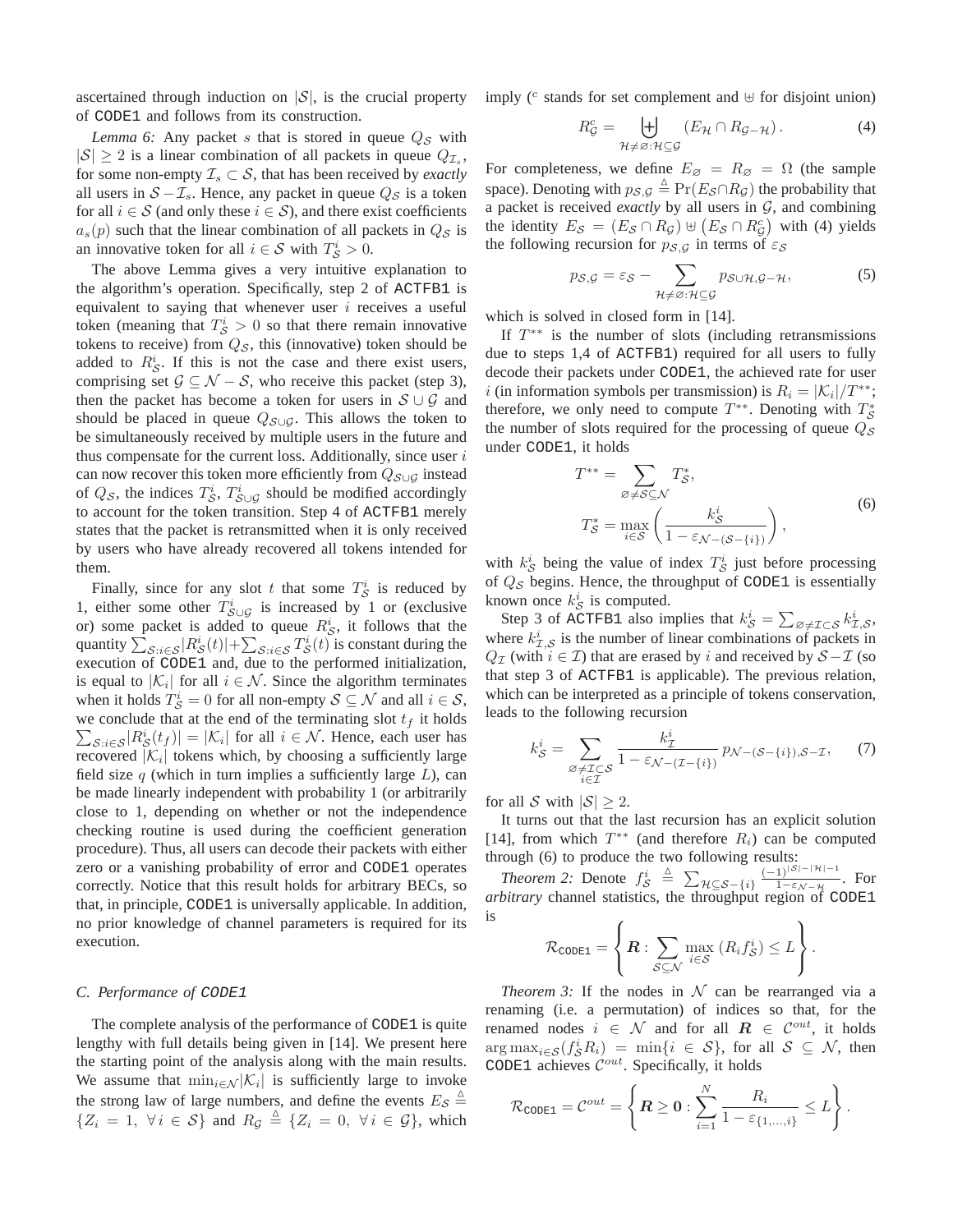It is shown in [14] that the conditions of Theorem 3 hold for symmetric channels as well as spatially independent channels with fairness constraints, so that CODE1 achieves the capacity in both settings.

## *D. Taking the overhead into account*

The previous analysis rests on the assumption that complete feedback is available to all users. To remove this assumption (so that each user need only know its own feedback), the feedback information must be conveyed to the receivers by the transmitter at the expense of channel capacity (i.e. the incorporation of overhead) and increased complexity at the receivers. The following procedure is proposed, under the assumption that the transmitter and the receivers use the same random number generator, with the same seed, to generate random packet coefficients.

A single overhead bit  $h$ , initially set to 0, is reserved in each packet of length  $L$ . The transmitter executes CODE1 normally, taking the received feedback into account according to ACTFB1. For each transmitted linear combination s (*including* retransmissions due to steps 1, 4 of ACTFB1), the transmitter also creates an N-bit group  $(f_1, \ldots, f_N)$ , where  $f_i$  is 1 or 0, depending on whether or not user  $i$  received  $s$ , respectively. Since, by Theorem 2, the number of slots required by CODE1 to process all queues is  $T^{**} = \sum_{\mathcal{S} \subseteq \mathcal{N}} \max_{i \in \mathcal{S}} (f_{\mathcal{S}}^i | \mathcal{K}_i|),$  and equal number of N-bit groups is created. Meanwhile, each user stores the packets it receives in a single queue since, at this point, it can do nothing more without additional information on the other users' feedback.

When CODE1 terminates (i.e. phase  $N$  is complete), the transmitter splits the entire feedback log into packets of length L (so that a total of  $NT^{**}/L$  packets is required) and broadcasts random linear combinations of these packets until *all* users receive  $NT^{**}/L$  linearly independent combinations (this procedure, which was also used in [11], is more efficient than repeatedly transmitting each feedback packet unencoded until all users receive it). All packets containing feedback log information are marked with  $h = 1$ , so that the receivers can distinguish them from pure information packets. Once a user has received the necessary linearly independent combinations, it can decode its feedback packets and accurately recreate the entire feedback log, so that it can essentially "replay" the execution of CODE1 (provided that the order in which the queues  $Q_{\mathcal{S}} \in \mathcal{Q}_n$  are visited is known a priori).

The following result now follows from the fact that, for sufficiently large  $T^{**}$ , the number of slots required for all users to receive  $NT^{**}/L$  linearly independent combinations of the feedback packets is  $NT^{**}/(L(1 - \varepsilon_{max}))$ , where  $\varepsilon_{max} =$  $\max_{i \in \mathcal{N}} \varepsilon_i$ .

*Theorem 4:* Under the overhead accounting scheme described above, CODE1 achieves the following rate region for arbitrary channels

$$
\mathcal{R}_{\text{CODE1}}^{over} = \left\{ \boldsymbol{R} : \sum_{\mathcal{S} \subseteq \mathcal{N}} \max_{i \in \mathcal{S}} \left( R_i f_{\mathcal{S}}^i \right) \le \frac{L - 1}{1 + \frac{N}{L(1 - \varepsilon_{max})}} \right\} .
$$
 (8)

 $\mathcal{R}_{\text{CODE1}}^{over}$  approximates  $\mathcal{R}_{\text{CODE1}}$  very closely as  $L \gg N/(1 \varepsilon_{max}$ ), so that the overhead-induced throughput loss is minimal. An an example, for  $N = 50$  and  $\varepsilon_{max} = 0.5$  (the latter represents very poor channel conditions;  $\varepsilon_{max}$  is usually much smaller), a length of  $L = 8000$  bits leads to a througput loss of 1.25% w.r.t.  $\mathcal{R}_{\text{CODE1}}$ .

It should be noted that the above overhead accounting scheme may lead to a feedback log that grows arbitrarily large (with a correspondingly arbitrarily small probability), since it includes retransmissions due to steps 1, 4 of ACTFB1. This scheme can be modified so that the size of the feedback log is deterministically bounded by a quantity that is independent of channel statistics. More details are provided in [14].

### V. THE 3-RECEIVER CASE FOR ARBITRARY CHANNELS

Although CODE1 achieves the capacity outer bound of Theorem 1 for certain classes of channels, for sufficiently large  $L$ , this is not always true for arbitrary channels, i.e. there exist rates  $\mathbf{R} \in \mathcal{C}^{out}$  that are *not* achievable by CODE1. This is easily verified in the following scenario: consider the case of equal rates, i.e.  $R_i = R$  for all  $i \in \{1,2,3\}$  (which implies that  $|K_i| = K$  for all i), and assume that it holds  $\varepsilon_1 = \varepsilon_2 = \varepsilon_3$  and  $\varepsilon_{\{1,2\}} > \varepsilon_{\{1,3\}} > \varepsilon_{\{2,3\}}$ . Considering all possible permutations on  $\{1, 2, 3\}$  and applying Theorem 1 yields the following bound

$$
\mathcal{C}_{eq}^{out} = \left\{ R \mathbf{1} : R \left( \frac{1}{1 - \varepsilon_1} + \frac{1}{1 - \varepsilon_{\{1,2\}}} + \frac{1}{1 - \varepsilon_{\{1,2,3\}}} \right) \le L \right\}
$$
(9)

.

The number of slots  $\tilde{T}^{**}$  required for the application of CODE1 in this setting is computed in [14] as

$$
\tilde{T}^{**} = K \cdot \max \left[ \frac{1}{1 - \varepsilon_1} + \frac{1}{1 - \varepsilon_{\{1,2\}}} + \frac{1}{1 - \varepsilon_{\{1,2,3\}}}, \frac{1 - \varepsilon_{\{2,3\}}}{(1 - \varepsilon_2)(1 - \varepsilon_{\{1,3\}})} + \frac{1}{1 - \varepsilon_{\{1,2\}}} + \frac{1}{1 - \varepsilon_{\{1,2,3\}}}, (\cdot) \right].
$$
\n(10)

The third term appearing in (10) is written as  $(\cdot)$  since it does not influence the fact that the second term is strictly larger than the first (since it holds  $\varepsilon_1 = \varepsilon_2$  and  $1 - \varepsilon_{\{2,3\}} > 1 - \varepsilon_{\{1,3\}}$ ). This implies that the rate (in information bits per transmitted symbol)  $R = KL/\tilde{T}^{**}$  achieved by CODE1 is strictly smaller than the bound in (9), which demonstrates the suboptimality of CODE1.

A more intuitive explanation for the suboptimal performance of CODE1 under asymmetric channels for the 3-receiver case can also be given by the following argument. Assume that in phase 2 of CODE1, the order in which the queues are visited is  $\{1, 2\}, \{1, 3\}, \{2, 3\}.$  When the transmitter sends linear combinations of packets from  $Q_{\{1,2\}}$ , it is quite possible that the indices  $T^1_{\{1,2\}}$ ,  $T^2_{\{1,2\}}$  do not become zero simultaneously. Say it happens that  $T_{\{1,2\}}^1 = 0$  and  $T_{\{1,2\}}^2 > 0$ . By construction, CODE1 will continue to transmit linear combinations from  $Q_{\{1,2\}}$  until  $T_{\{1,2\}}^2$  also becomes 0. However, this creates a source of inefficiency, as implied by step 4 of ACTFB1.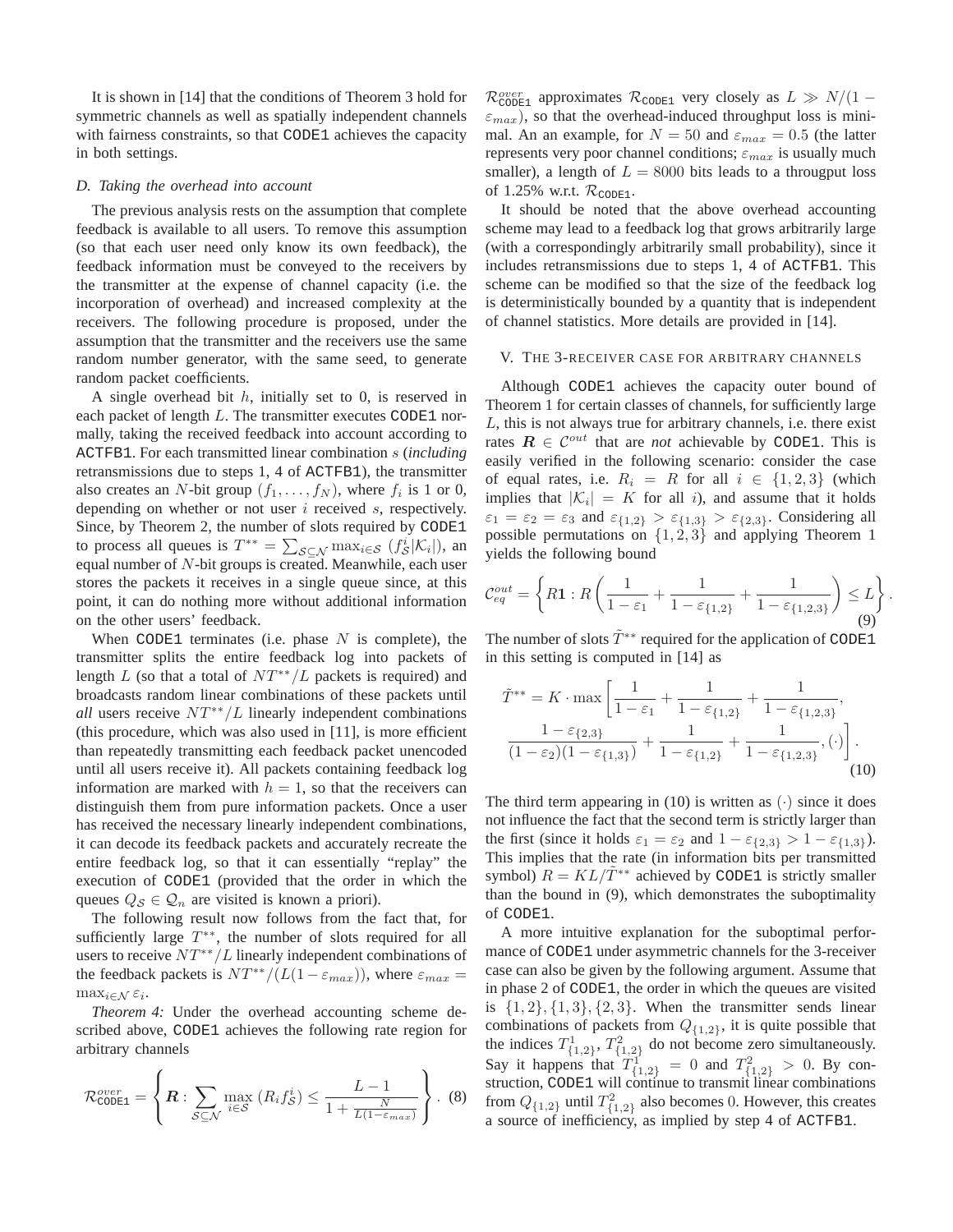Specifically, if a transmitted packet  $s$  is only received by 1, step 4 of ACTFB1 will force s to be retransmitted until either 2 or 3 receive it, in a sense "wasting" this slot. We claim that there exists potential for improvement at this point, by combining the packets in  $Q_{\{1,2\}}$  with the packets in  $Q_{\{1,2,3\}}$ . A linear combination of packets in these queues creates a token for both 1 and 2. Hence, even if the packet is received only by 1, the slot is not wasted, since 1 recovers an innovative token (provided that  $T^1_{\{1,2,3\}} > 0$ ). Unfortunately, the previous reasoning implies that the rule of always combining packets from a single queue must be discarded if the objective is to achieve capacity. For  $N > 3$ , it is not even clear what structure a capacity achieving algorithm should have. However, for  $N =$ 3, we present the following algorithm, named CODE2, which achieves capacity for arbitrary channels.

CODE2 operates in phases as follows. Phase 1 of CODE2 is identical to phase 1 of CODE1, with the transmitter acting according to the rules in ACTFB1 (note that step 4 of ACTFB1 cannot occur in this phase of CODE2). In phase 2 of CODE2, the transmitter orders the queues  $Q_{\mathcal{S}}$  in  $\mathcal{Q}_2$  according to an arbitrary rule and transmits linear combinations from  $Q_{\mathcal{S}}$  until *at least one* user  $i \in S$  recovers all innovative tokens from  $Q_S$ (i.e.  $T_S^i = 0$ ). When this occurs, the transmitter moves to the next queue in  $Q_2$ . Again, the rules in ACTFB1 are applied. When all queues in  $\mathcal{Q}_2$  have been visited, each  $Q_{\mathcal{S}} \in \mathcal{Q}_2$ has at most one surviving index (meaning some  $i \in S$  with  $T_S^i > 0$ ). For convenience, we denote this epoch with  $t_s$  and define the survival number  $su(i)$  of index  $i \in \{1,2,3\}$  as  $su(i) \triangleq |\{S : |S| = 2, T_S^i(t_s) > 0\}|$ , where  $T_S^i(t_s)$  is the value of the index at time  $t_s$ . In words,  $su(i)$  is equal to the number of queues in  $\mathcal{Q}_2$  which contain unrecovered innovative tokens for user i at time  $t_s$ . By definition, it holds  $0 \leq su(i) \leq$ 2 for all  $i \in \{1, 2, 3\}$ . The transmitter now distinguishes cases as follows

- if it holds  $su(i) = 0$  for all  $i \in \{1, 2, 3\}$ , CODE2 reverts to CODE1, starting at phase 3.
- if it holds  $su(i) = 1$  for all  $i \in \{1, 2, 3\}$ , CODE2 reverts to CODE1, starting at phase 2. It can be shown [14] that, for sufficiently large  $|\mathcal{K}_i|_{i=1}^3$ , the probability of this event is arbitrarily small, so that the capacity region is unaffected by any actions taken henceforth.
- otherwise, there exists at least one user  $i^*$  such that  $su(i^*) = 0$ . In fact, simple enumeration reveals that all possible configurations for  $su(i)$  fall in exactly one of the following 4 categories:
	- 1) there exist distinct users  $i^*, j^*, k^* \in \{1, 2, 3\}$  such that  $su(i^*) = 0$ ,  $su(j^*) = 1$ ,  $su(k^*) = 2$ .
	- 2) there exist distinct users  $i^*, j^*, k^* \in \{1, 2, 3\}$  such that  $su(i^*) = 0$ ,  $su(j^*) = su(k^*) = 1$ .
	- 3) there exist distinct users  $i^*, j^*, k^* \in \{1, 2, 3\}$  such that  $su(i^*) = su(j^*) = 0$  and  $su(k^*) = 2$ .
	- 4) there exist distinct users  $i^*, j^*, k^* \in \{1, 2, 3\}$  such that  $su(i^*) = su(j^*) = 0$  and  $su(k^*) = 1$ .

To provide some concrete examples, Fig. 3 contains 4 possible configurations (each belonging, from left to



Fig. 3. Possible states of innovative token indices for the queues in  $\mathcal{Q}_2$  at epoch  $t_s$ .

right, to one of the above categories), where circles are used to denote surviving indices. The values  $(i^*, j^*, k^*)$ for each configuration are  $(3, 2, 1)$ ,  $(2, 1, 3)$ ,  $(3, 2, 1)$ ,  $(3, 2, 1)$ , respectively.

The transmitter now constructs the set  $\mathcal{Q}_{su} = \{Q_{\{i^*,j\}}\}$ :  $su(i^*) = 0$ ,  $T^j_{\{i^*,j\}} > 0$ } consisting of all queues in  $\mathcal{Q}_2$  that contain a surviving index j and an index  $i^*$  with  $su(i^*) = 0$ . Relative order within  $Q_{su}$  is unimportant. A subphase, called 2.1, is now initiated, in which the following actions are performed:

- the transmitter visits each queue  $Q_{\{i^*,j\}}$  in  $Q_{su}$  and transmits a packet  $s$  which is a linear combination of all packets in queues  $Q_{\{i^*,j\}}$  *and*  $Q_{\{1,2,3\}}$ . Depending on the received feedback, the following actions, collectively referred to as ACTFB2, are taken
	- 1) if j receives s,  $T_i^j$  $\{i^*,j\}$  is decreased by 1.
	- 2) if *i*<sup>\*</sup> receives *s* and it holds  $T_{\{1,2,3\}}^{i^*} > 0$ ,  $T_{\{1\}}^{i^*}$  ${1,2,3}$ is decreased by 1.
	- 3) if j erases s and  $k \in \{1, 2, 3\} \{i^*, j\}$  receives it, *s* is added to  $Q_{\{1,2,3\}}$ ,  $T_{\{1,3,4\}}^j$  $\{i^*,j\}$  is decreased by 1 and  $T^j_\ell$  $\{1,2,3\}$  is increased by 1.
	- 4) if s is erased by all users or is received only by  $i^*$ when it holds  $T_{\{1,2,3\}}^{i^*} = 0$ , *s* is retransmitted.

Notice that, apart from step 2) in the above list, ACTFB2 is similar to ACTFB1. The above procedure is repeated until it holds  $T_f^j$  ${\mathcal{V}}_{\{i^*,j\}}^j = 0$ , at which point the next queue in  $Q_{su}$  is visited. The above procedure is repeated until all queues in  $Q_{su}$  have been visited.

• once all queues in  $Q_{su}$  have been processed, the transmitter computes the new values of  $su(i)$  for  $i \in \{1,2,3\}$ and constructs  $Q_{su}$  from scratch. If  $Q_{su} = \emptyset$ , CODE2 reverts to CODE1 starting at phase 3, otherwise it repeats the above procedure verbatim for the new  $\mathcal{Q}_{su}$ . It is easy to verify that at most 2 iterations of this procedure will be performed until it holds  $Q_{su} = \emptyset$ .

As a final comment, step 4 of ACTFB2 is similar to step 4 of ACTFB1 so one could argue that CODE2 still performs inefficiently. However, by construction of  $\mathcal{Q}_{su}$ , it is easy to verify that if, during the combination of  $Q_{\{i^*,j\}} \in \mathcal{Q}_{su}$  with  $Q_{\{1,2,3\}}, T_{\{1\}}^{i^*}$  $\begin{bmatrix} \gamma i^* \\ \{1,2,3\} \end{bmatrix}$  becomes 0 before  $T^j_{\{1,2,3\}}$  ${q_i^j}_{i^*,j}$  does, then  $i^*$  has recovered all innovative tokens (i.e. it holds  $T_{\mathcal{S}}^{i^*} = 0$  for all  $S \subseteq \mathcal{N}$ ). Hence, i\* cannot gain any more innovative tokens